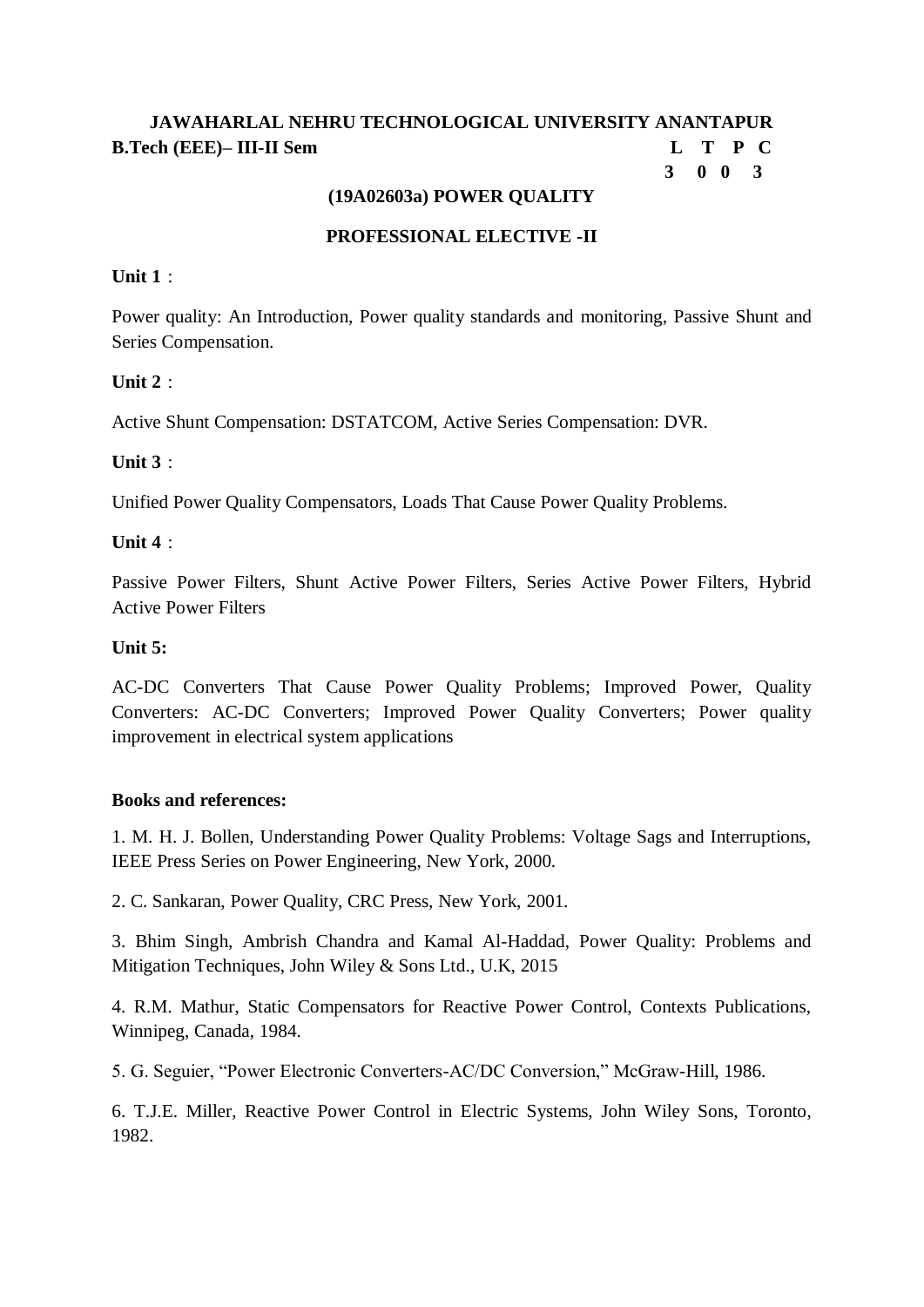# **JAWAHARLAL NEHRU TECHNOLOGICAL UNIVERSITY ANANTAPUR B.Tech (EEE)– III-II Sem L T P C 3 0 0 3**

# **(19A02603b) FUNDAMENTALS OF SEMICONDUCTOR DEVICES (PROFESSIONAL ELECTIVE-II)**

**Unit 1**: Importance of semiconductor devices and their diverse applications. Introduction to semiconductors, concept of energy bands and how bands form. Effective mass of electrons, E-k diagram. Concept of holes. Concept of Fermi level, Fermi-Dirac distribution. Doping (extrinsic & intrinsic semiconductor), density of states. Equilibrium electron-hole concentration, temperature-dependence. Carrier scattering and mobility, velocity saturation, Drift-diffusion transport, Excess carrier decay & recombination, charge injection, continuity equation, quasi-Fermi level.

**Unit 2**: p-n junction: static behaviour (depletion width, field profile), p-n junction under forward & reverse bias, current equations, generation-recombination current and reference to typical devices. Zener and avalanche breakdown, Capacitance-voltage profiling, metal/semiconductor junction – Ohmic and Schottky contacts, reference to device applications.

**Unit 3**: MOS capacitor, charge/field/energy bands, accumulation, inversion, C-V (high and low frequencies), deep depletion, Real MOS cap: Flat-band & threshold voltage, Si/SiO2 system. MOSFET: structure and operating principle, derivation of I-V, gradual channel approximation, substrate bias effects, sub-threshold current and gate oxide breakdown. Control of threshold voltage, short channel effects. Moore's Law and CMOS scaling

Unit 4: Introduction to compound semiconductors & alloys, commonly used compound semiconductors, heterostructure band diagrams and basics of MODFET & HEMT, introduction to quantum well, applications of heterostructure device technologies. BJT: working principle, DC parameters and current components, base transport factor, Early Effect, charge control equation & current gain, need for HBT. Applications of BJTs/HBTs in real-life. (Basics of) - transistors for high-speed logic, transistors for high frequency (RF), transistors for high power switching, transistors for memories, transistors for low noise, transistors for the future.

**Unit 5**: Solar cells: principle, efficiency, Fill factor, Shockley-Quiesser limit, silicon solar cells, multi-junction solar cell, Photodetectors: operation, figures of merit (responsivity, QE, bandwidth, noise, Detectivity), examples from IR to UV detectors. LEDs: working principle, radiative/non-radiative recombination, various types of efficiencies (EQE, WPE, IQE), light extraction and escape cone. Blue LED and the Nobel Prize, visible LEDs and chromaticity.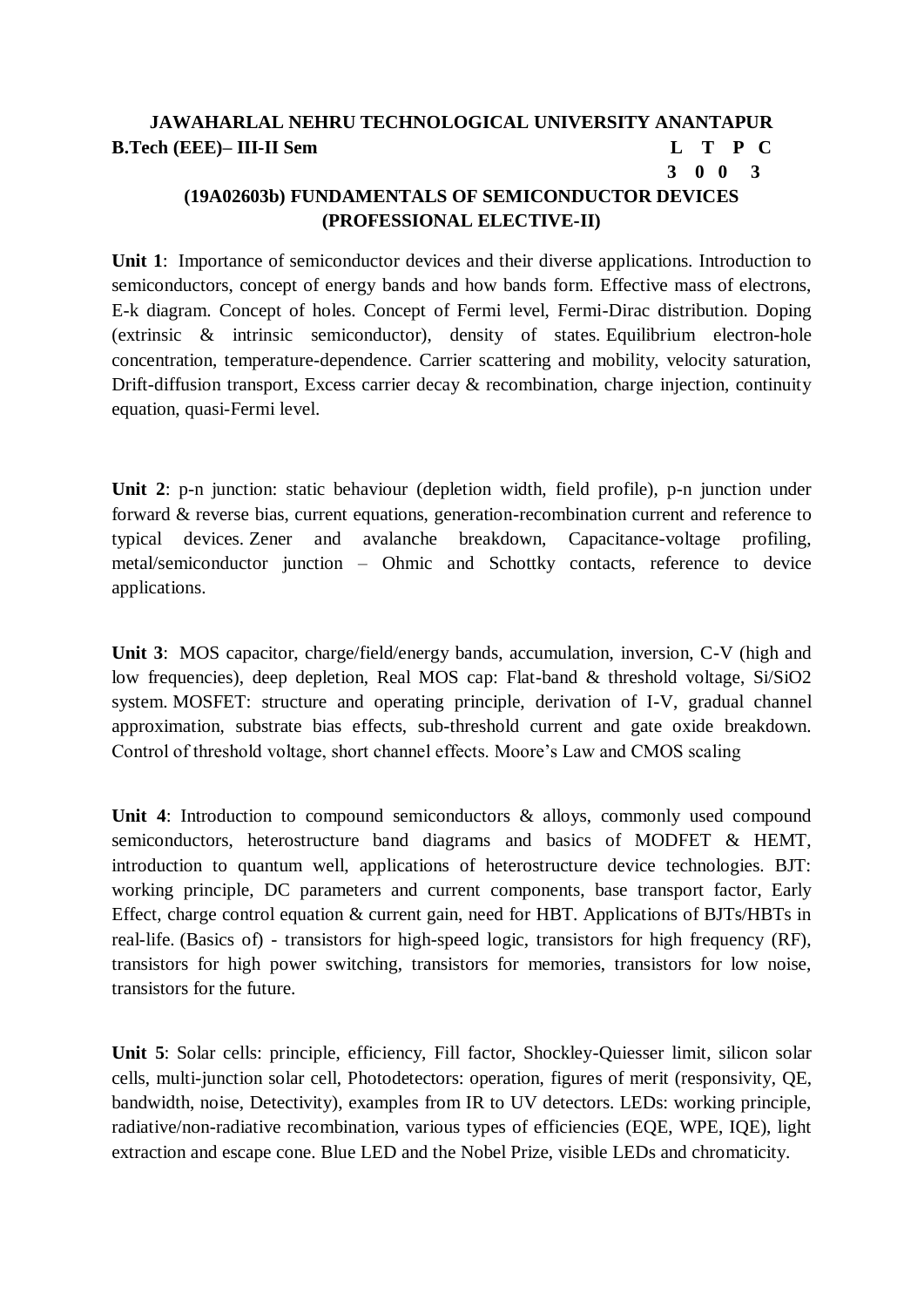#### **Books and references:**

- 1. Solid State Electronic Devices, by Ben Streetman and Sanjay Banerjee, Prentice Hall.
- 2. Introduction to Semiconductor Materials and Devices, by M. S. Tyagi, Wiley Publications.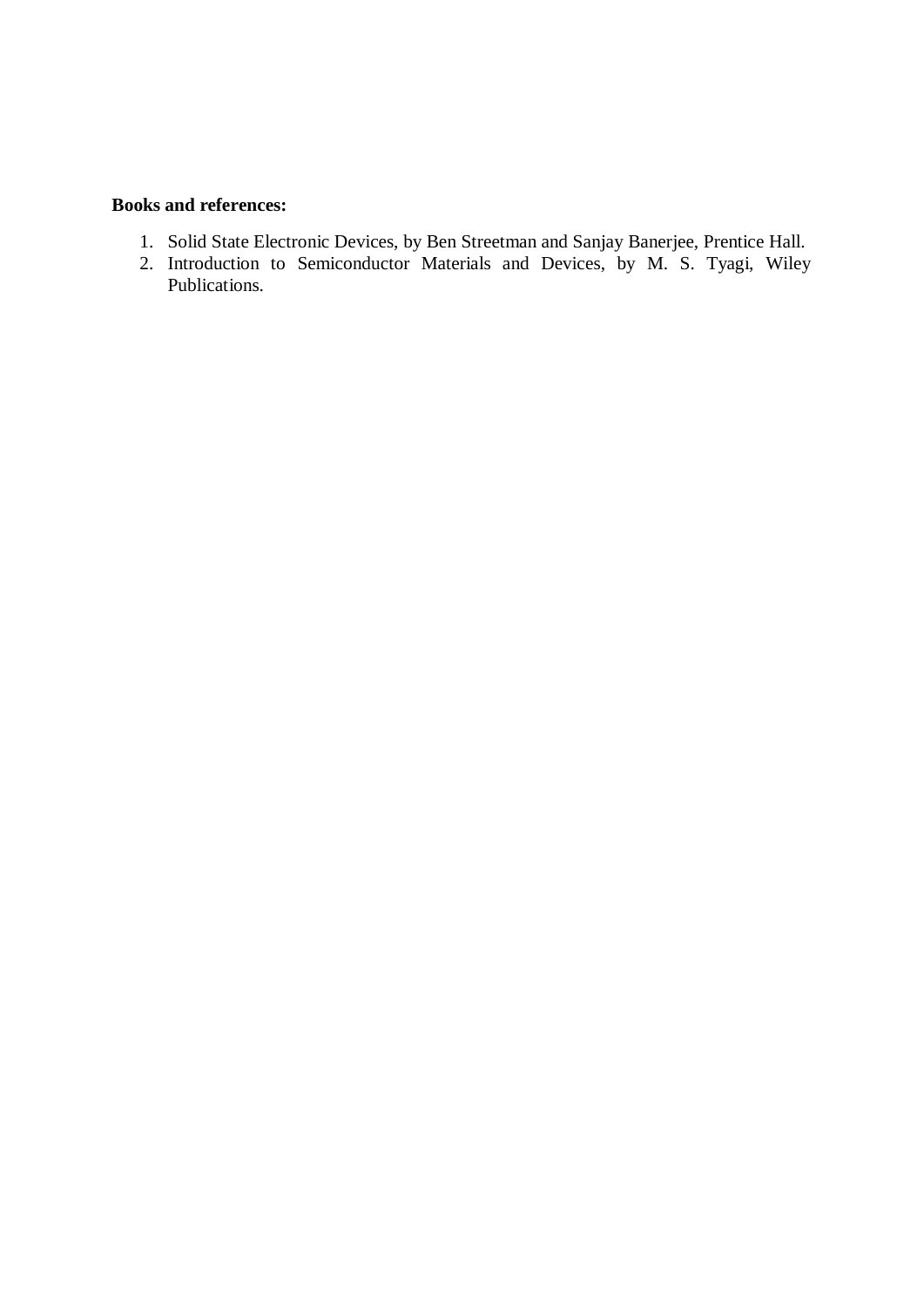### **JAWAHARLAL NEHRU TECHNOLOGICAL UNIVERSITY ANANTAPUR B.Tech (EEE)– III-II Sem L T P C 3 0 0 3**

# **(10A02603c) NONLINEAR SYSTEM ANALYSIS (PROFESSIONAL ELECTIVE -II)**

**Unit 1 :** Why nonlinear systems? - Non-linear Models of Physical Systems, Mathematical Preliminaries: Finite dimensional normed spaces, Euclidean space and its topology, Infinite dimensional Banach spaces - Contraction mapping theorem

**Unit 2 :** Existence and Uniqueness results for solutions to non linear ODEs, ODEs as vector fields - One dimensional systems - Phase portrait of second order linear systems - Equilibrium points, linearization and their classification

**Unit 3 :** Examples: Simple pendulum, Bead on a hoop, Lotka-Volterra models for predation and competition, biological transcriptional system, van der Pol oscillator and conservative systems, non linear circuits - Limit cycles, Bifurcations of two dimensional flows: Saddlenode, pitchfork, transcritical and Hopf - their normal forms

**Unit 4 :** Notions of stability - Lyapunov and LaSalle's theorems, Finding Lyapunov functions: Linear systems, variable gradient method - Center Manifold Theorem

**Unit 5 :** Physical Non-linearities - Interconnections and feedback - Aizermann's conjecture – Passivity, PR systems - Dissipation equality - Passive filters, KYP Lemma - Popov and circle criterion

### **Books and references:**

1.Nonlinear Systems - Hassan Khalil

2.Nonlinear dynamics and chaos: with applications to physics, biology, chemistry, and engineering - Steven Strogatz

3.Nonlinear systems: analysis, stability, and control - S.S.Sastry

4.Nonlinear Systems Analysis - Vidyasagar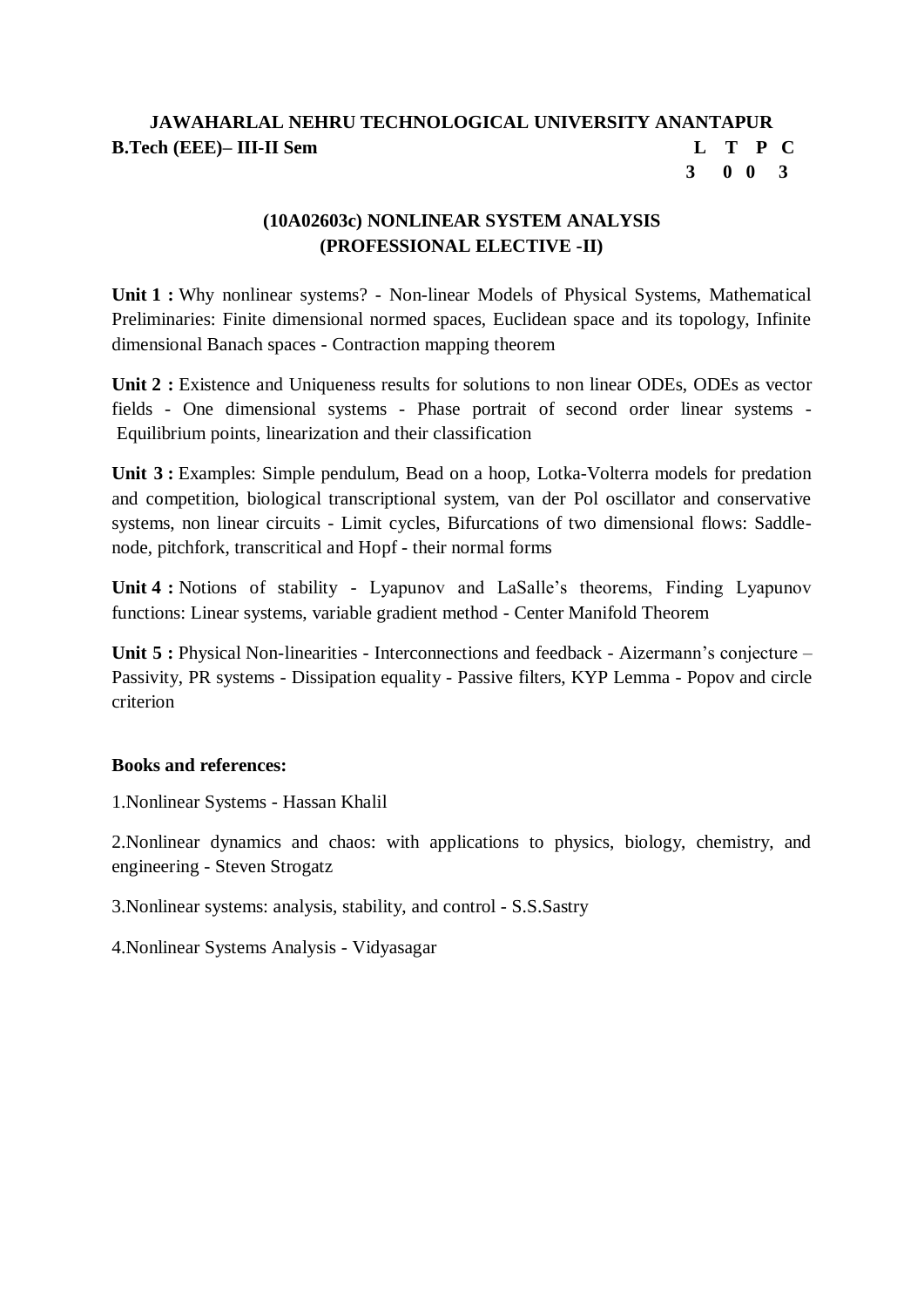# **JAWAHARLAL NEHRU TECHNOLOGICAL UNIVERSITY ANANTAPUR B.Tech (EEE)– III-II Sem L T P C**

# **3 0 0 3**

# **(19A04703c) INTRODUCTION TO EMBEDDED SYSTEM DESIGN (Professional Elective II)**

**Unit 1:**Introduction to Embedded Systems and Computer Systems Terminology. Modular approach to Embedded System Design using Six-Box model: Input devices, output devices, embedded computer, communication block, host and storage elements and power supply. Microcontroller Based Embedded System Design. Salient Features of Modern Microcontrollers. Elements of Microcontroller Ecosystem and their significance. Design of Power Supply for Embedded Systems. Linear Regulator Topologies. Switching Power Supply Topologies. Power Supply Design Considerations for Embedded Systems.

**Unit 2:**Introduction to MSP430 Microcontroller. MSP430 CPU Architecture. Programming Methods for MSP430. Introduction to Lunchbox Platform. Fundamentals of Physical Interfacing: Connecting Input Devices:Switches, Keyboard and Output devices: LEDs, Seven Segment Displays(SSD). Assignment: MCQ/MSQ. Advanced Physical Interfacing: Driving load - high side, low side and H-bridge. Multiplexing displays including Charlieplexing. Shaft encoder.

**Unit 3:**Programming the MSP430. Basics of version control system - Git. Installing and using Code Composer Studio(CCS). Introduction to Embedded C. Interfacing LEDs and Switches with MSP430 using Digital Input and Output. MSP430 Clock and Reset System. MSP430 Clock sources and distribution. Types of Reset sources. Handling Interrupts in MSP430. Writing efficient Interrupt Service Routine (ISR).

**Unit 4:** Interfacing Seven Segment Displays and Liquid Crystal Displays with MSP430. Low Power Modes in MSP430. Introduction to MSP430 Timer Module and it's Modes of Operation.Generating Pulse Width Modulation (PWM) using Timer Capture Mode. ADC operation in MSP430. Interfacing analog inputs. Generating random numbers using LFSR and other methods. Adding DAC to MSP430. Custom Waveform generation using MSP430.

**Unit 5:** Timer Capture Modes. Measuring frequency and time period of external signals and events. Serial Communication Protocols: UART, SPI, I2C. Interfacing Universal Serial Communication Interface (USCI) Module of the MSP430 for UART Communication. Advanced Coding Exercises based on Interrupt driven Programming. Building an Electronics Project. Circuit Prototyping techniques. Designing Single Purpose Computers using Finite State Machine with Datapath (FSMD) approach. MSP430 Based Project Design and Implementation. Recap of Course Coverage.

### **Books and references:**

1. Designing Embedded Hardware, John Catsoulis. 2nd edition. Shroff Publishers and Distributors. ISBN-10: 9788184042597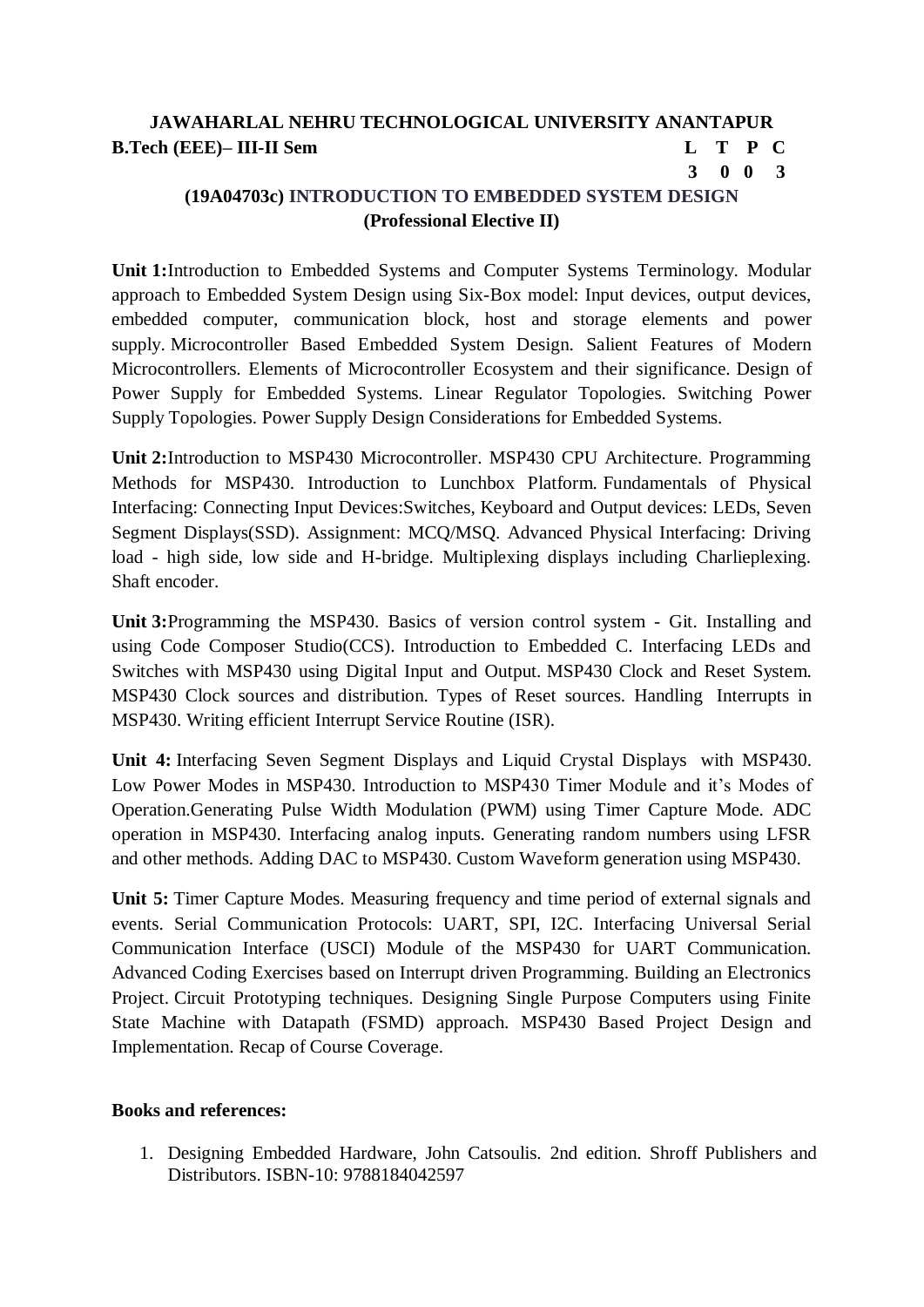- 2. Embedded System Design: A Unified Hardware / Software Introduction. Tony Givargis and Frank Vahid. Wiley. ISBN-10: 812650837X
- 3. MSP430 Microcontroller Basics. John H. Davies. Elsevier. ISBN-10: 9789380501857. Programming Embedded Systems in C and C++. Micheal Barr. Shroff Publishers and Distributors. ISBN-10: 817366076X